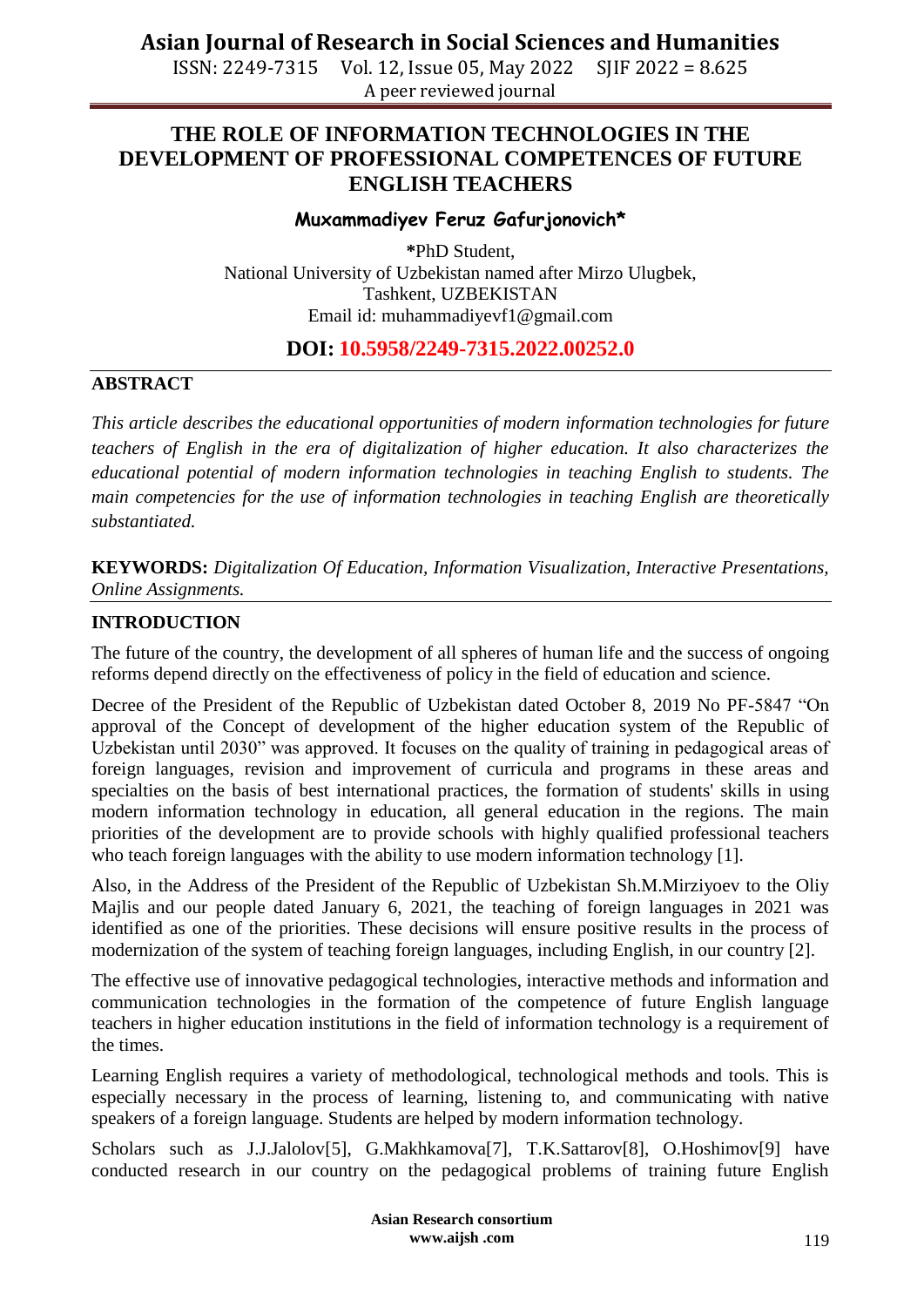# **Asian Journal of Research in Social Sciences and Humanities**

ISSN: 2249-7315 Vol. 12, Issue 05, May 2022 SJIF 2022 = 8.625 A peer reviewed journal

language teachers. Scientists from the Commonwealth of Independent States, such as N.I.Arshinova[4], E.V.Koroleva and E.A.Senchenko[6] conducted research on the development of information technology competencies of future English teachers.

Although research has been conducted by scholars in various fields on the problem of forming the competence of future English teachers, the issue of improving the system of developing the competence of future English teachers in information technology in the context of digitalization of education has not been specifically studied.

In improving continuous and perfect learning at all levels of the English language education system: teaching of certain special subjects in technical and international specialties in foreign languages in grades 1-11 of general secondary schools, specific criteria for assessing the level of knowledge of foreign languages at each stage of education and It is organized on the basis of new state educational standards, using modern innovative information and communication and teaching techniques, curricula and plans, innovative textbooks.Also, fiction, TV shows, newspapers and electronic magazines are regularly published in English, and distance learning is being carried out intensively at all levels of education.

In the context of digitalization of education, it is necessary to develop the following competencies to teach future English teachers the effective use of information technology in their professional activities:

- Competence to search for information in the database (search for audio and video materials, textual information, electronic textbooks and manuals, online assignments required in the course in a database such as Cambridge University Press and Oxford University Press);

- Competence in working with software (research shows that future English teachers can work mainly with office programs in part with Microsoft Word and Microsoft PowerPoint, the use of special software in professional activities, such as simulators to activate students' knowledge and automatically monitor their knowledge possible);

- Ability to create interactive presentations, information visualization (ability to present educational content and research in graphical and visual form. In addition to Microsoft PowerPoint and Microsoft Excel, it is advisable to use Quizziz, Kahoot, Miro, Padlet, Google Charts);

- Competence in the use of videoconferencing (use of videoconferencing tools such as Zoom Meetings, Skype, Jitsi, Facebook Meeting Room. These tools allow online presentations, work with documents and applications);

- Competence to create educational content (Jing, ISpring software can create, edit educational content and post the finished content on You Tube or social sites for students to use) [3].

The above competencies can be used to develop lexical and grammatical skills at any stage of the lesson. This saves a lot of time, increases control efficiency and objectivity. Students rise to a new level of interactive communication between human and computer and work in real time.

Thus, the use of modern information technologies in the teaching process, complemented by new pedagogical design and interactivity, is very important and inevitable. But doing so requires the teacher to have a set of digital competencies. Educators must undergo special training that prepares them for the reliable and conscious use of information technology in the educational process.

In our opinion, the psychological readiness diagnostics of the use of digital technologies in the teaching process of future English teachers will reduce the resistance of students to innovation in education, optimize creative and innovative activities in the application of information technology, and increase the chances of future teachers to create authoritative e-learning content.

> **Asian Research consortium www.aijsh .com**